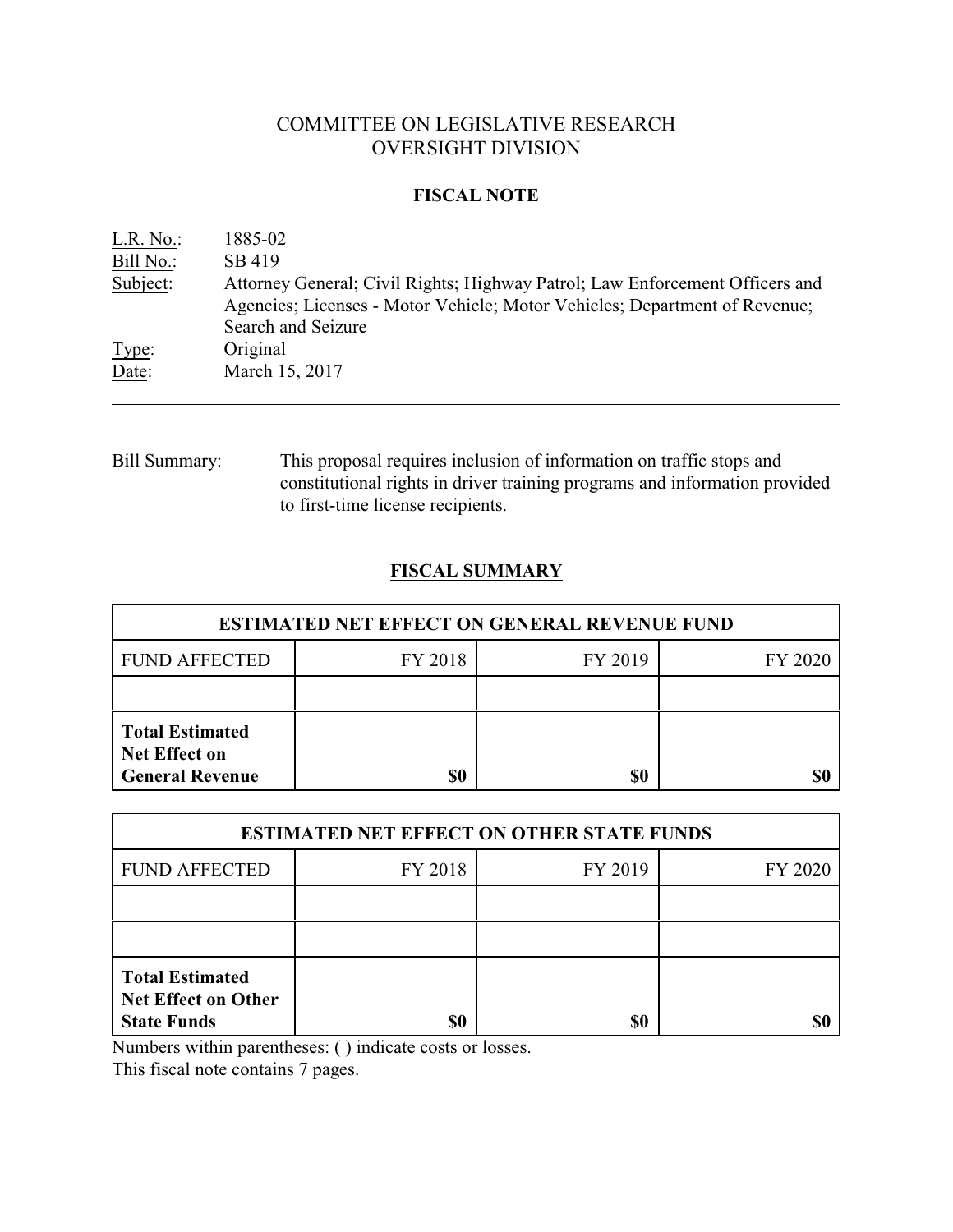| <b>ESTIMATED NET EFFECT ON FEDERAL FUNDS</b>                               |         |         |         |  |
|----------------------------------------------------------------------------|---------|---------|---------|--|
| <b>FUND AFFECTED</b>                                                       | FY 2018 | FY 2019 | FY 2020 |  |
|                                                                            |         |         |         |  |
|                                                                            |         |         |         |  |
| <b>Total Estimated</b><br><b>Net Effect on All</b><br><b>Federal Funds</b> | \$0     | \$0     |         |  |

| <b>ESTIMATED NET EFFECT ON FULL TIME EQUIVALENT (FTE)</b>    |         |         |         |  |  |
|--------------------------------------------------------------|---------|---------|---------|--|--|
| <b>FUND AFFECTED</b>                                         | FY 2018 | FY 2019 | FY 2020 |  |  |
|                                                              |         |         |         |  |  |
|                                                              |         |         |         |  |  |
| <b>Total Estimated</b><br><b>Net Effect on</b><br><b>FTE</b> |         |         |         |  |  |

 $\Box$  Estimated Net Effect (expenditures or reduced revenues) expected to exceed \$100,000 in any of the three fiscal years after implementation of the act.

| <b>ESTIMATED NET EFFECT ON LOCAL FUNDS</b>     |  |  |  |  |  |
|------------------------------------------------|--|--|--|--|--|
| FY 2018<br>FY 2019<br>FUND AFFECTED<br>FY 2020 |  |  |  |  |  |
| \$0<br>\$0<br>\$0<br><b>Local Government</b>   |  |  |  |  |  |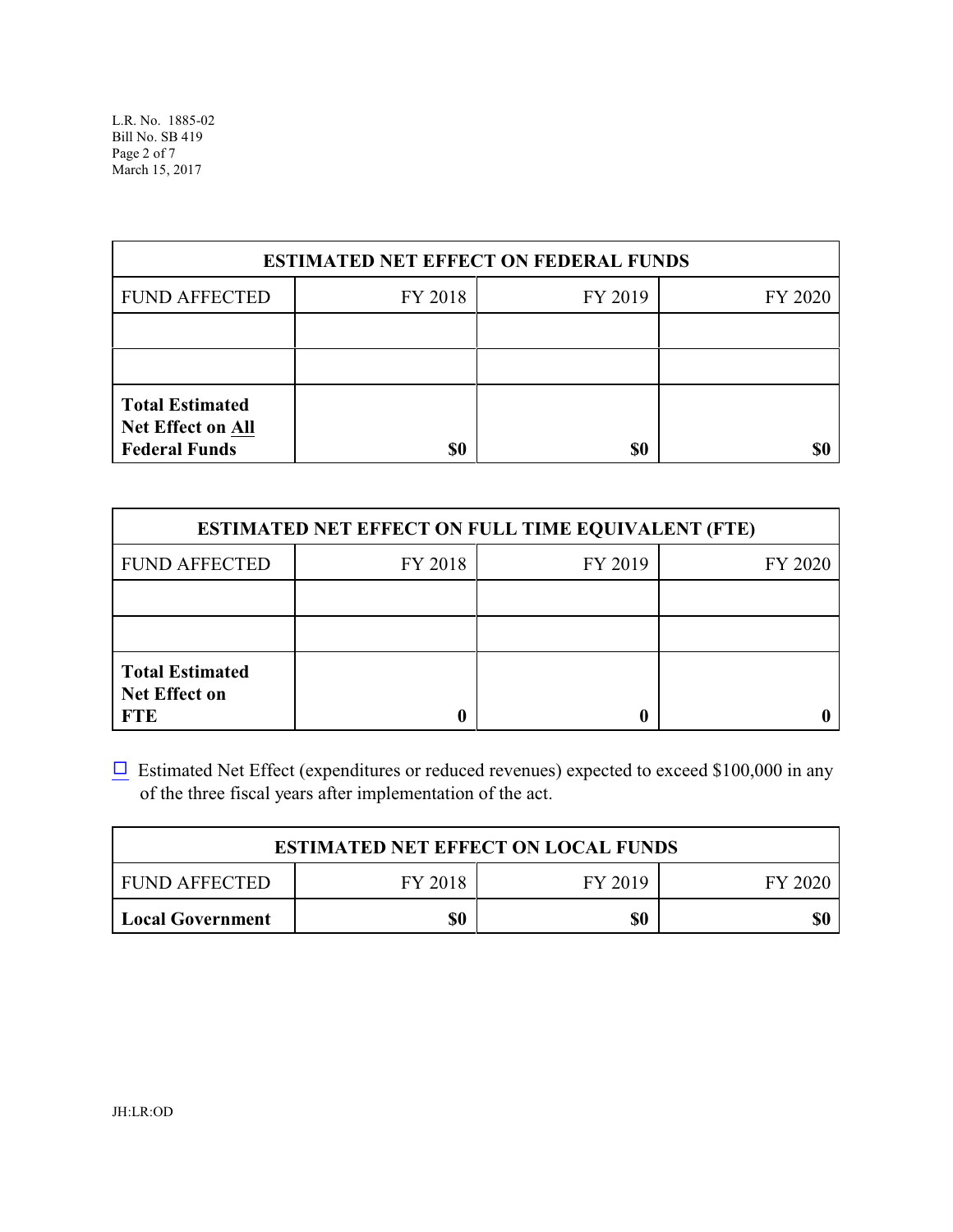L.R. No. 1885-02 Bill No. SB 419 Page 3 of 7 March 15, 2017

### **FISCAL ANALYSIS**

### ASSUMPTION

Officials at the **Department of Revenue** (**DOR**) assume §302.025, requires all driver training programs to include instruction on traffic stop etiquette, and information provided by the Department pursuant to §302.176. Driver training programs are defined to include private driver education programs as well as instruction by those teaching under Department of Elementary and Secondary Education (DESE) certification.

In §301.176, this proposal requires the Department to provide all first-time licensees information on law enforcement procedures for traffic stops; proper interaction by drivers on traffic stops; constitutional rights of drivers for traffic stops, including legal rights in regard to search and seizure, the right to remain silent; and the right to an attorney. The Department is to promulgate rules to administer these requirements, in consultation with the Missouri State Highway Patrol and the Office of the Attorney General.

To implement these provisions the Department will be required to:

- Update the Department's website information;
- Develop a brochure for printing and mailing upon request;
- Work with OA-ITSD to program changes to the MEDL system and supporting applications. This would make changes to a current one-page front and back brochure required by §302.176, to a two-page front and back brochure;
- Complete business decision documents;
- Complete user acceptance testing of required system changes; and
- Update Uniformed License Issuance Manual (ULIM)

## Additional License Office Printing Costs

Missouri Electronic Drive License system (MEDL) currently prints a one-page front and back brochure for all new applicants pursuant to §302.176 on the dangers of operating a motor vehicle while in an intoxicated or drugged condition. This change would require more information to be distributed to the applicants, making this a two-page front and back brochure.

| <b>Total CDL New Applicants</b>     | 20,959  |
|-------------------------------------|---------|
| <b>Total Non-CDL New Applicants</b> | 234,204 |
| <b>Total New Applicants</b>         | 255,163 |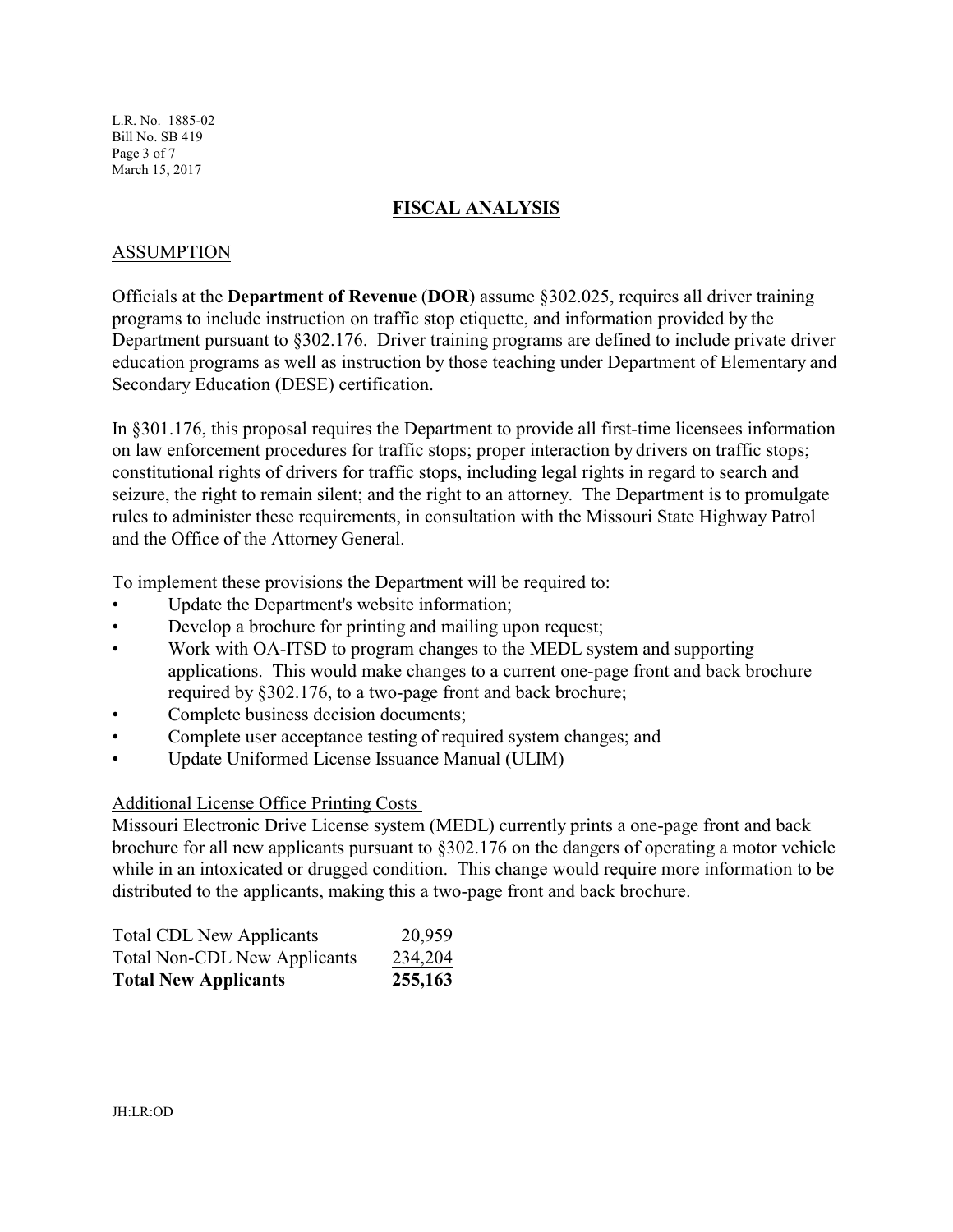L.R. No. 1885-02 Bill No. SB 419 Page 4 of 7 March 15, 2017

ASSUMPTION (continued)

Increased paper costs 255,163 additional pages printed One case of paper has 5,000 sheets at \$15 per case 255,163/5000= 52 additional cases of paper needed 52 x \$15= **\$780**

Increased toner costs 255,163 additional pages printed front and back  $255,163 \times 2 = 510,326$ One toner cartridge costs \$123 yielding 9,000 pages 510,326/9,000= 57 additional toner cartridges needed 57 x \$123= **\$7,011**

Driver License Bureau (DLB) FY 2018

Personal Service Bureau

| Update Webpage - Administrative Analyst III     | 80 hrs @ $$22.59 = $1,807$ |
|-------------------------------------------------|----------------------------|
| Modify Procedures – Management Analysis Spec I  | 80 hrs @ $$20.94 = $1,675$ |
| Develop new brochure-Management Analysis Spec I | 24 hrs @ $20.94 = $503$    |
|                                                 | Total = $$3,985$           |

The Department of Revenue currently has multiple informational brochures; therefore the estimated printing costs for the new brochure would be based on a cost of \$380 for 2,100 documents. Postage cost is \$0.49 and envelopes are \$0.040 per mailing. There are no statistics available for the amount of documents, postage and printing, therefore the cost incurred is unknown.

| Driver License Bureau                                            |                             |          |  |
|------------------------------------------------------------------|-----------------------------|----------|--|
| Requirements, procedure development and user acceptance testing: |                             |          |  |
| Administrative Analyst $II -$                                    | 240 hrs @ $$19.43$ per hr = | \$4,663  |  |
| Management Analyst Spec. II -                                    | 250 hrs @ \$23.61 per hr =  | \$5,903  |  |
| Revenue Band Manager Band II -                                   | 20 hrs @ \$30.59 per hr =   | \$612    |  |
|                                                                  | $Total =$                   | \$11,178 |  |

Officials at the **Office of Administration's Information Technology Service Division** (**OA-ITSD**) assume this would cost \$13,284 to make the upgrades to the system (177.12 hrs x  $$75 = $13,284$ ).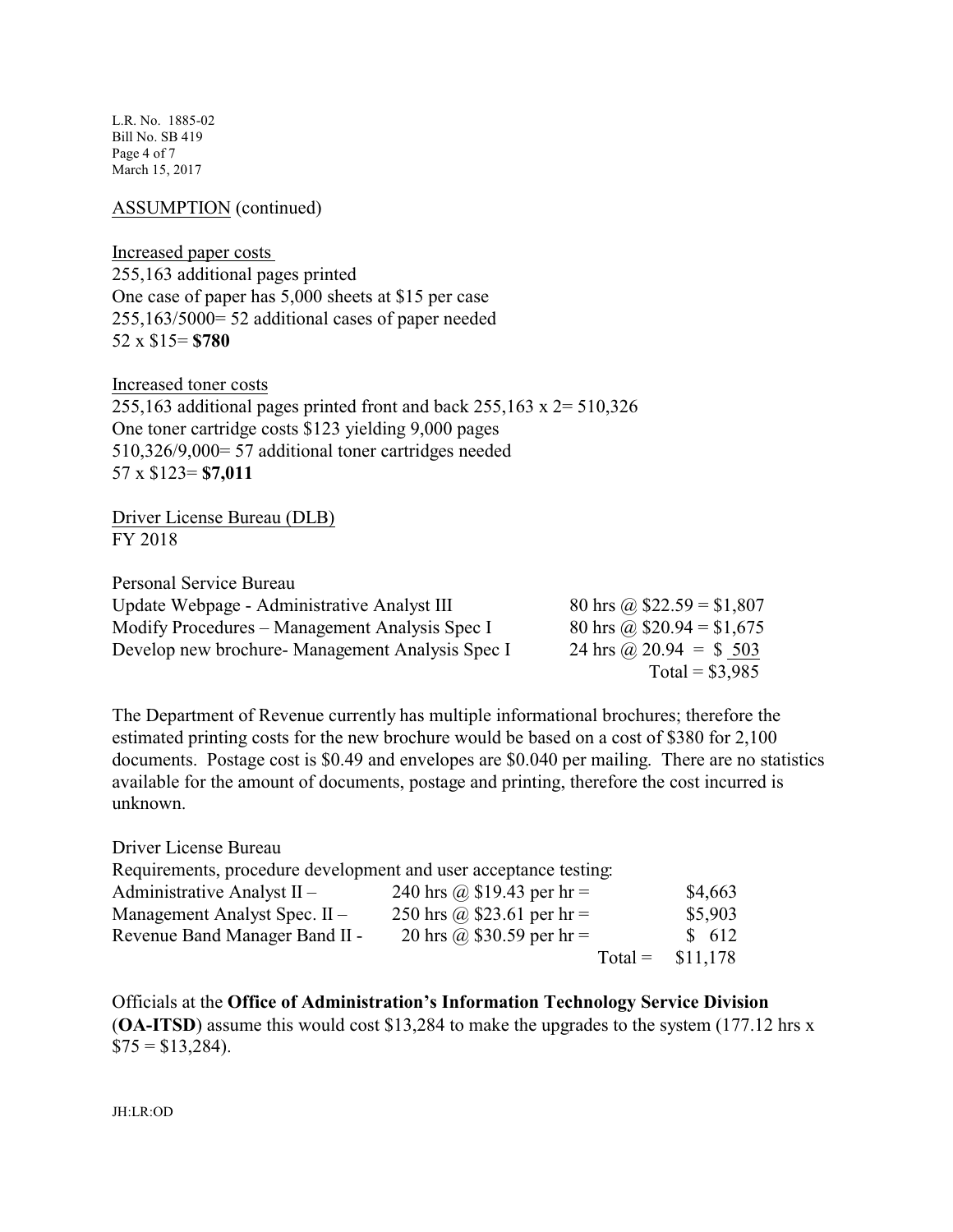L.R. No. 1885-02 Bill No. SB 419 Page 5 of 7 March 15, 2017

#### ASSUMPTION (continued)

**Oversight** will not show any costs to upgrade the brochures and computer programs. Oversight notes DOR is provided with core funding to handle a certain amount of procedure updating and computer programming activity each year. Oversight assumes that if a limited number of bills pass, DOR may be able to absorb the costs related to this proposal. Should more changes bills pass then they can seek additional funding through the appropriation process.

Officials at the **Department of Elementary and Secondary Education** (**DESE**) assume there is no fiscal impact from this proposal to the Department. DESE defers to the school districts for impact.

Officials at the **Missouri Highway Patrol** assume there is no fiscal impact from this proposal.

Officials at the **Everton**, **Kansas City**, **Kirksville R-III** and **West Plains** school districts each assume there is no fiscal impact from this proposal to their respective districts.

Officials at the **Joint Committee on Administrative Rules** assume there is no fiscal impact from this proposal.

Officials from the **Office of the Secretary of State (SOS)** state many bills considered by the General Assembly include provisions allowing or requiring agencies to submit rules and regulations to implement the act. The SOS is provided with core funding to handle a certain amount of normal activity resulting from each year's legislative session. The fiscal impact for this fiscal note to the SOS for Administrative Rules is less than \$2,500. The SOS recognizes that this is a small amount and does not expect that additional funding would be required to meet these costs. However, the SOS also recognizes that many such bills may be passed by the General Assembly in a given year and that collectively the costs may be in excess of what the office can sustain with the core budget. Therefore, the SOS reserves the right to request funding for the cost of supporting administrative rules requirements should the need arise based on a review of the finally approved bills signed by the governor.

**Oversight** assumes the SOS could absorb the costs of printing and distributing regulations related to this proposal. If multiple bills pass which require the printing and distribution of regulations at substantial costs, the SOS could request funding through the appropriation process.

Officials at the following school districts: Arcadia Valley R-2, Avilla R-13, Bakersfield, Belton, Benton County R-2, Bismark R-5, Bloomfield R-14, Blue Springs, Bolivar R-I, Bowling Green R-1, Branson, Brentwood, Bronaugh R-7, Campbell R-2, Carrollton R-7, Caruthersville, Central R-III, Chilhowee R-4, Chillicothe R-II, Clarkton C-4, Cole R-I, Columbia, Concordia R-2,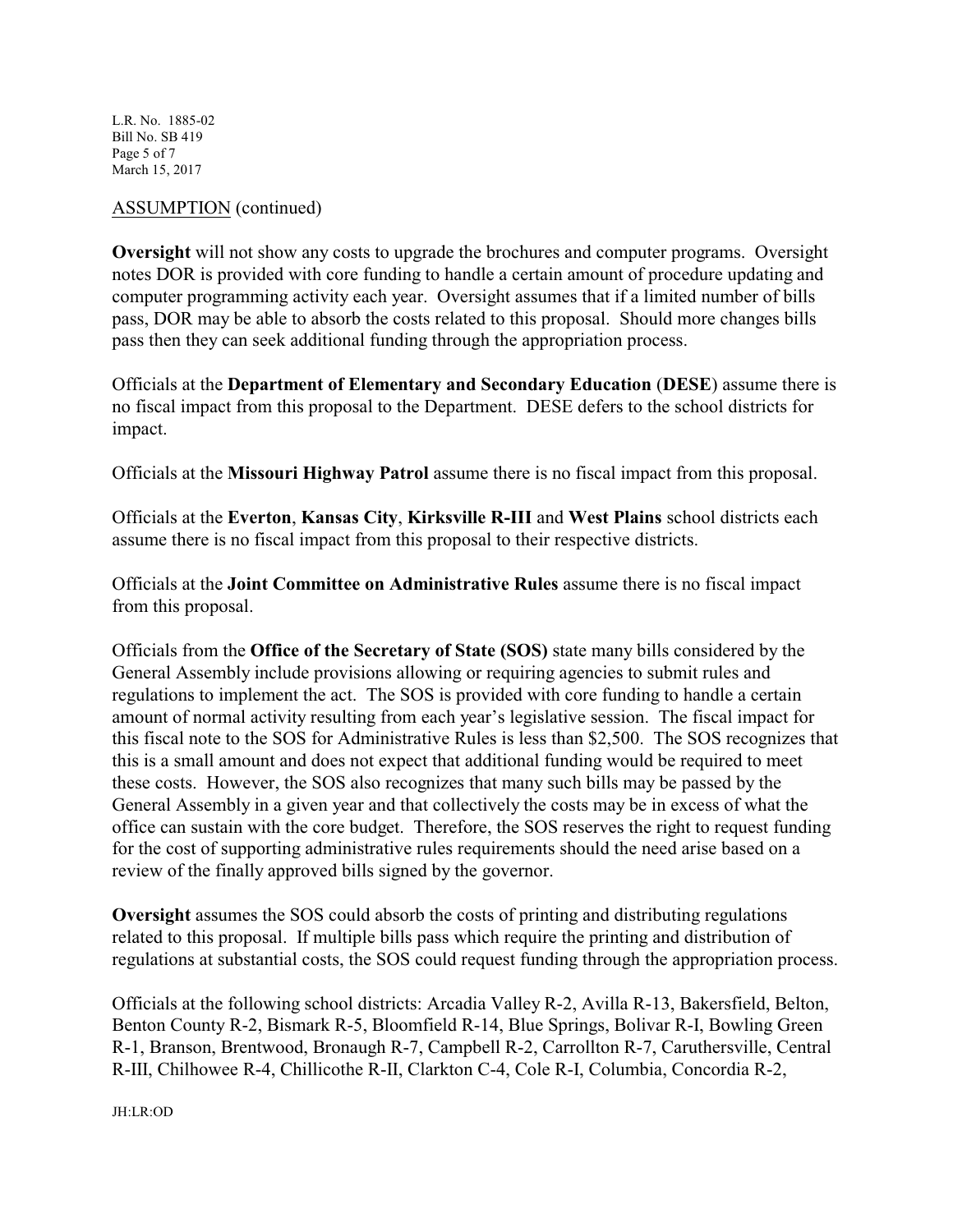L.R. No. 1885-02 Bill No. SB 419 Page 6 of 7 March 15, 2017

#### ASSUMPTION (continued)

Crawford County R-1, Crocker R-II, Delta C-7, East Carter R-2, Eldon R-I, Fair Play, Fayette R-3, Forsyth R-3, Fox C-6, Fredericktown R-I, Fulton, Grain Valley, Hancock Place, Hannibal, Harrisonburg R-8, Harrisonville, Hillsboro R-3, Hollister R-5, Humansville R-4, Hurley R-1, Independence, Jefferson City, Kearney R-1, Kennett #39, King City R-1, Kingston 42, Kirbyville R-VI, Lee Summit, Leeton R-10, Lewis County C-1, Lincoln R-II, Lindbergh, Lonedell R-14, Macon County R-1, Malta Bend, Mehville, Meramec Valley R-3, Mexico, Middle Grove C-1, Midway R-1, Milan C-2, Moberly, Monroe City R-I, Morgan County R-2, New Haven, Nixa, North Kansas City, North St. Francois Co. R-1, Northeast Nodaway R-5, Odessa R-VII, Oregon-Howell R-III, Orrick R-11, Osborn R-0, Parkway, Pattonville, Pettis County R-12, Pierce City, Plato R-5, Princeton R-5, Raymore-Peculiar R-III, Raytown, Reeds Springs R-IV, Renick R-5, Republic R-III, Richards R-V, Richland R-1, Richmond R-XVI, Riverview Gardens, Salisbury R-4, Sarcoxie R-2, Scotland County R-I, Sedalia, Seymour R-2, Shell Knob #78, Sikeston, Silex, Smithville R-2, Special School District of St. Louis County, Spickard R-II, Springfield, St Joseph, St Louis, St. Charles, St. Elizabeth R-4, Sullivan, Valley R-6, Verona R-7, Warren County R-3, Warrensburg R-6, Waynesville, Webster Groves, Wentzville, Westview C-6 and the Wright City R-2 school districts did not respond to **Oversight's** request for fiscal impact.

| FISCAL IMPACT - State Government | FY 2018<br>$(10 \text{ Mo.})$ | FY 2019    | FY 2020                       |
|----------------------------------|-------------------------------|------------|-------------------------------|
|                                  | <u>\$0</u>                    | <u>\$0</u> | $\underline{\underline{\$0}}$ |
| FISCAL IMPACT - Local Government | FY 2018<br>$(10 \text{ Mo.})$ | FY 2019    | FY 2020                       |
|                                  | <u>\$0</u>                    | <u>\$0</u> | <u>\$0</u>                    |

#### FISCAL IMPACT - Small Business

Potential economic impact on private driver instruction businesses and license offices.